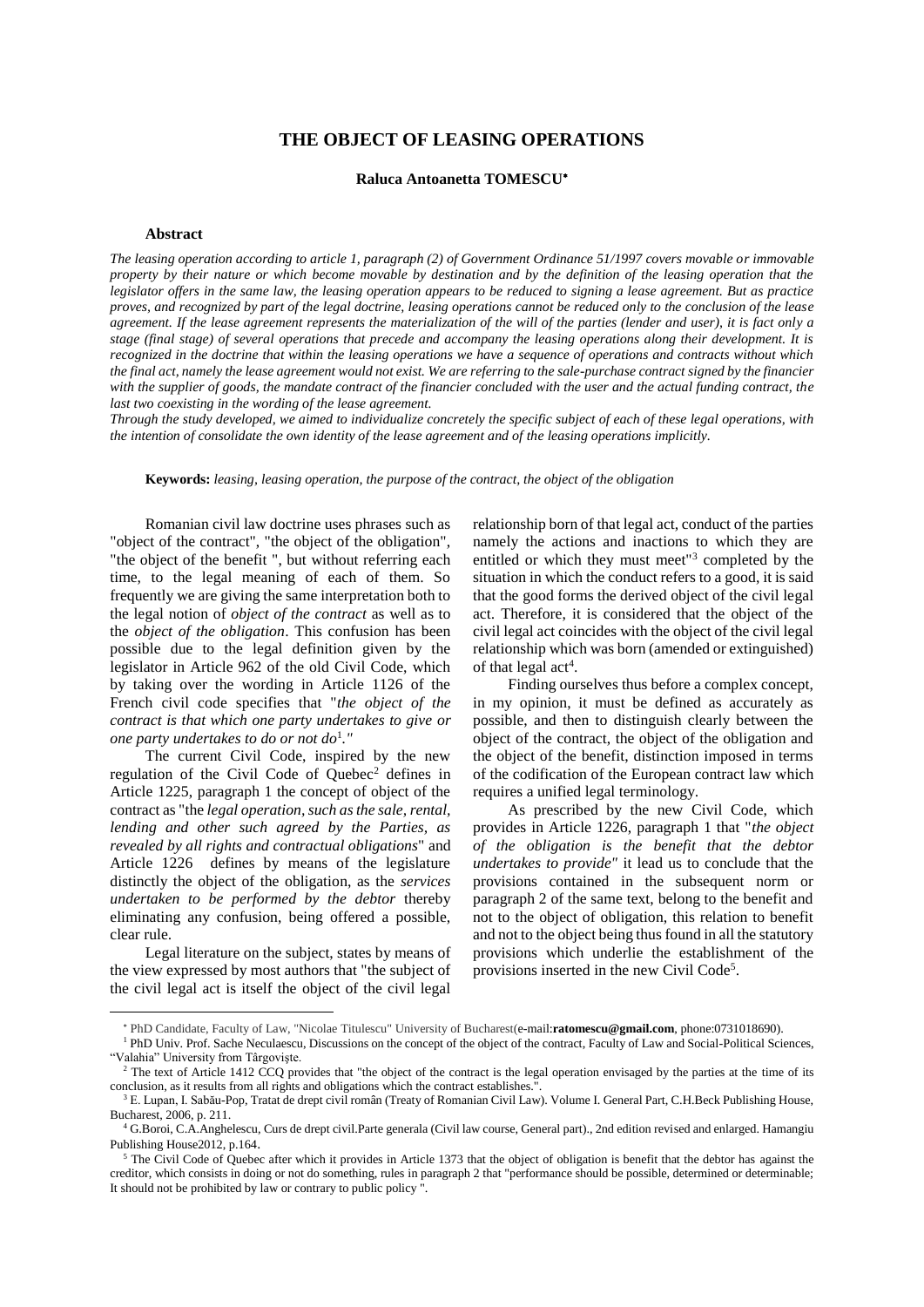Returning to the topic proposed for debate in this study, I am opportune to detail in a summary the leasing operations so we can individualize the object characteristic to each action.

Leasing is clearly a complex operation, which is performed in several stages that precede, accompany and succeed this operation, the lease agreement itself being just one of those stages. In this context, the doctrine argues that "the leasing operation" is a complex of legal relationships, which includes, besides the actual lease agreement, all other legal consequences springing from the conclusion of the contract.

The lease agreement is recognized universally to be an original contract, freestanding, built under several legal concrete operations which imply the existence of several parties, which due to the common economic aims are interrelated to each other, forming a unitary whole with an own, particular legal physiognomy.

Apodictically the "triangular" legal operation of the leasing involves the existence of three parts which interact in legal terms: the seller of the good (supplier), the buyer of the good (financier / lessor usually a leasing company) and the user (lessee)<sup>6</sup>.

Therefore, this tripartite transaction involves a manufacturer or a supplier of goods, a financier / lessor, namely the leasing company and a lessee / user, be it a natural person or a legal person.

But as noted above, the lease agreement involves some ancillary contracts that participants conclude, and among them there are: the contract between the supplier and financier / lessor (sale and purchase or novation), the insurance contract of the property that is the object of the leasing, the mandate between the lessor / financer and the lessee / user (lease agreement).

Although according to some authors<sup>7</sup>, it is alleged that a leasing operation can be mistaken for the conclusion of a lease agreement, the leasing operation cannot be reduced only to the conclusion of this contract. The two concepts cannot be mistaken for one another, because they do not have the same scope, the Romanian legislature, in fact, making a clear distinction between the normative provisions, between the leasing operation concept and the lease agreement<sup>8</sup>.

The codification enacted by developing G.O. no. 51/1997 in an updated form, dissociates clearly in terms of terminology, the lease agreement, on the one hand and from the leasing operations, on the other hand<sup>9</sup>.

Article 1 of the Ordinance defines leasing operations: "(1) This Ordinance shall apply to leasing operations whereby one party, called the lessor / financer, transmits for a fixed period the right to use an asset, whose owner he/she is to the other party, lessee / user, at his request, for a periodical payment called

 $\overline{a}$ 

leasing rate, and at the end of the lease, the lessor / financer undertakes to respect the right of option of the lessee / user to buy the good, to extend the lease agreement without changing the nature of the leasing or to terminate the contractual relationship. The lessor / user may choose to purchase the property before the end of the lease, but not earlier than 12 months if the parties so agree and if they pay all obligations under the contract.

From the definition given by the legislator we retain therefore, that the legal relationship which materializes and leads to completion of the leasing operations through a lease agreement consists of the transmission of the right of use of an asset over a specified period by its owner, in this case the lessor / financier, to the lessee/ user for a periodic payment, called leasing rate.

The object of this specific legal relationship appears to be the duty of the lessor / financer, to give for use to the lessee / user the immovable object as derivative benefit, legally provided that at the end of this period to respect the right of option of the lessee / user to purchase the asset, extend the lease agreement or return the property, which is the very essence of the entire operation.

From this perspective we can note as an additional argument brought to the purpose for which the legislator in the text of the normative act regulating leasing operations, uses the terminology adopted in the current form of GO 51/1997, respectively financier / lessor and user / lessee. As shown in the text of article 1, which defines the leasing operation in terms of the conduct that parties must have following the conclusion of the lease agreement, the object of contract is the granting to use, term which in our view defines the lease.

The ordinance specifies in Chapter III dedicated to the obligations incumbent to the parties participating in a leasing operation, namely in Article 9. that – *The lessor / financer undertakes: a) to observe the right of the lessee / user to choose the supplier of goods, according to its interests; b) to contract the good with the supplier designated by the lessee / user, under the terms expressly stated by it or, where appropriate, to receive the right to permanently use the computer program.* Under this codification the rule of conduct imposed is drawn, therefore the lessor / financer which is required to contract the good only with the supplier indicated by the lessor / user, under the conditions negotiated by him as the object of the obligation.

Given the duty imposed by the legal norm, the financier will not do anything but conclude with the supplier a contract for the sale and purchase of a

<sup>6</sup> G.Garlisteanu George si R.Bischin, Considerations on leasing operations– Revista de Stiinte Juridice.

<sup>7</sup> "*We believe, however, that the rigid dissociation of the leasing operation from the lease agreement is not always pertinent, as one cannot ignore the totality of acquired rights and obligations assumed even if only by the two parties (the financier and the user), before or after the conclusion of the lease agreement. These rights and obligations are interrelated, so that only their approach as a whole can lead to the solution according to the purpose of the conclusion"* Tita-Gabriel Niculescu - Leasing, C.H.Beck Publishing House, 2006, page 41.

<sup>8</sup> Carpenaru D.Stanciu, Tratat de drept comercial roman, Contractul de leasing (Treaty of Romanian Commercial Law. The Lease Agreement)– Universul Juridic Publishing House 2014,p.585.

<sup>9</sup> S. Popovici - Contractul de leasing (The Lease Agreement), Universul Juridic Publishing House 2010; p.56.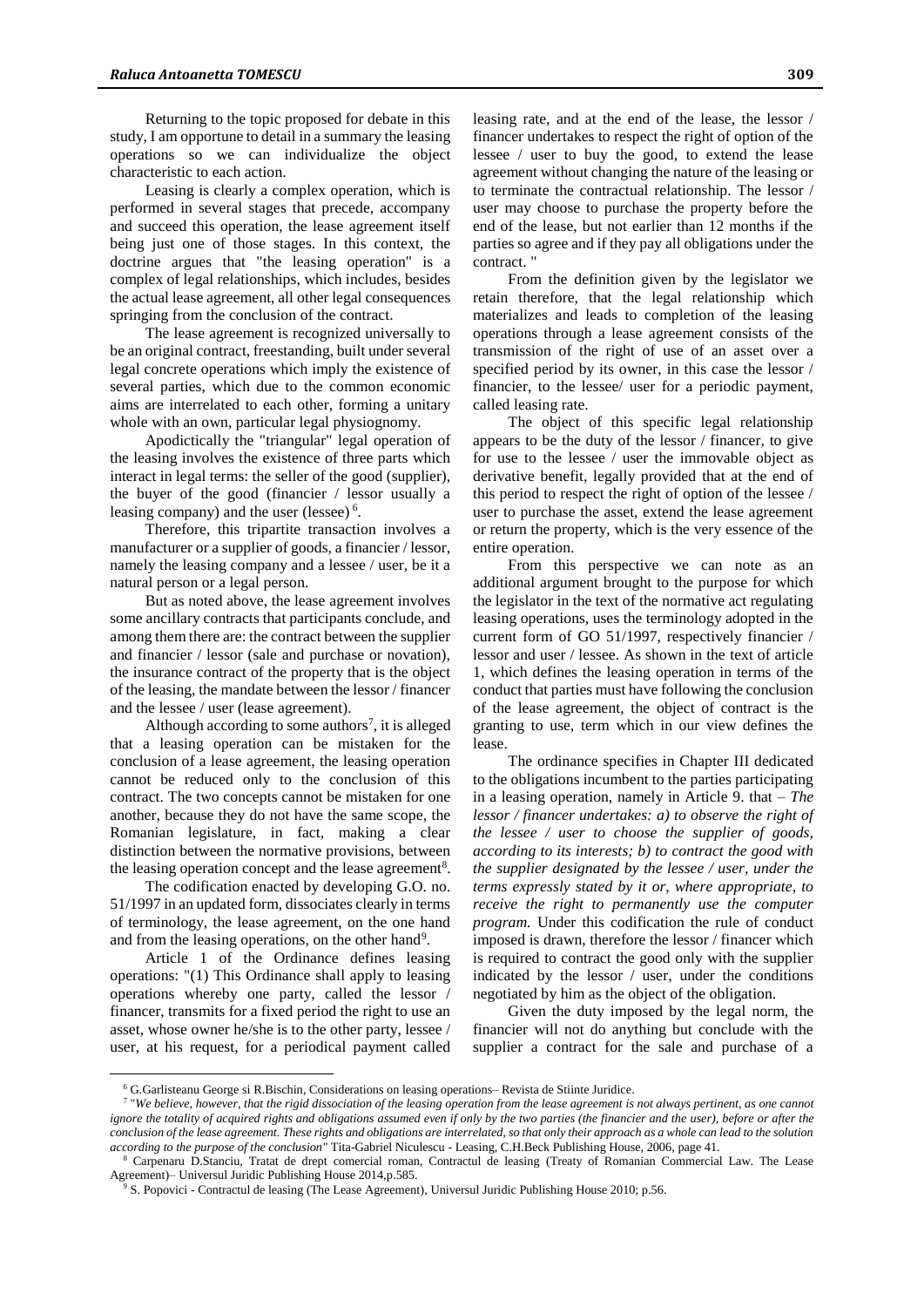property, the object of the benefit in their own name but for the use of another, namely of the user which will show the data necessary for its individualization. This course leads us to the contract of mandate, which will subsist in the lease agreement and by means of which the user mandates the financier to purchase a specific property for its use (Article2009, Article2013 paragraph 2, Article 2014 Civil Code).

From the definition given by our legislator, the leasing operations develop certain features characteristic to the lease, but a lease affected by the condition of observing the right of option enjoyed by the lessee-user, namely at the end of the lease it has to express their option to purchase the asset, to return the asset or extend the lease agreement on the same terms.

In this regard, depending on the option of the lessee / user, we deduce that the completion of the lease agreement can operate under any of the three aspects, the lessor / financer being obliged to accept the option chosen by the lessee / user.

In case the user opts for returning the good to the rightful owner, the financier will accept the good unreservedly. In this situation I believe that given the perspective offered by the regulations of the new Civil Code, the leasing operation develops a conduct specific to the lease, namely the transfer of the right to use for a specified period, for a specified price (Article 1777 Civil Code) at the end of the period the good re-entering the possession of its rightful owner. As I stated above, I assume that this was also the basis for which the legislature considered it appropriate to change by means of law 284/2008 the name of parts from financier and user as they were called in GO 51/1997 original form, in the financier / lessor or user / lessee as reflected in the updated normative act.

The user is also provided the possibility to opt to extend the lease agreement so that it continue to benefit from a right to use the good for a further fixed period, the consideration of this new use being further the lease rate. The ordinance does not specify whether at the end of this new period of lease, the way in which the contract is concluded provides the same opportunity of option to the user, namely to acquire the good, return it or to continue the lease or if the residual value changes. But by means of the specification performed by the legislature, namely that the extension will operate under the same circumstances, we consider that the user will have the same opportunity this time, to choose between the three variants. The object in this case is certainly the use, the operation being repeated as in the original situation.

The last variant the user has is the option to purchase the good that was the derivative object of the contract, which will require the conclusion of a sale and purchase document between the two parties of the lease agreement. Their conduct will ultimately be reduced to the obligation of the financier which is this time subrogated to the seller, to convey ownership of the

 $\overline{a}$ 

property for a price. The price is individualized by the specific rule regulating the leasing operations in the concept of residual value because the transfer of ownership will operate only upon payment, the obligation which is incumbent upon the user being therefore to pay this amount (Article 1650 Civil Code).

# **Conclusions**

The complex nature of the leasing operations, both from an economic as well as from a legal perspective, prompted the assimilation of the lease agreement with various other contracts, sometimes the individuality being ignored.

But to determine the exact legal nature, the corresponding delimitations must be made in relation to the tenancy, credit, loan agreements, and from the sale and purchase agreement (in instalments or upon deadline), contracts the structure of which resembles that of the lease agreement, but which should not be mistaken for this.

It therefore remains to note the main feature of the leasing operation, which lies in its atypical, special character - in that it inserts in its fundamental elements legal features specific to the legal agreement, to the sale and purchase agreement and to the loan agreement, but in no case it must be regarded from their perspective, but it should be seen and accepted individuality, as a combination thereof. Only in the ensemble conferred by their interference we shall find ourselves under the incidence of a leasing operation.

For this, the lease agreement has been described in the research literature as a "sui generis" contract, the followers of this theory relying on its characteristics<sup>10</sup>:

- the lease is a manner of special financing is for the concession of use of the leasing object;

- the lease agreement is not especially regulated by the Civil Code;

- the lease agreement constitutes specific triangular relationship between the provider of the property that is the object of the lease agreement - financer of the leasing operation – the user of the property which is object of leasing operation.

Under the empire of the issues presented in conjunction with the definition of the lease agreement found in the research legal literature, I believe that the object of the obligation of the leasing operation is the full financing of an asset, and the object of performance are *immovables by their nature* or which *become movable by destination*, *under the civil circuit*, *except for the audio and video tape recordings, of theatre plays, of manuscripts, patents, copyrights and intangible property*, and regarding the agreement cause, we can say that this is the use.

Thus, I believe that *a lease operation is the operation whereby one party, called the lessor / financer, will provide funding for the purchase of a property, movable or immovable, in order to transmit* 

<sup>&</sup>lt;sup>10</sup> T. Molico, E. Wunder, Leasingul, un instrument modern de investiții și finanțare, Editura CECCAR, București, 2003, pag. 60.